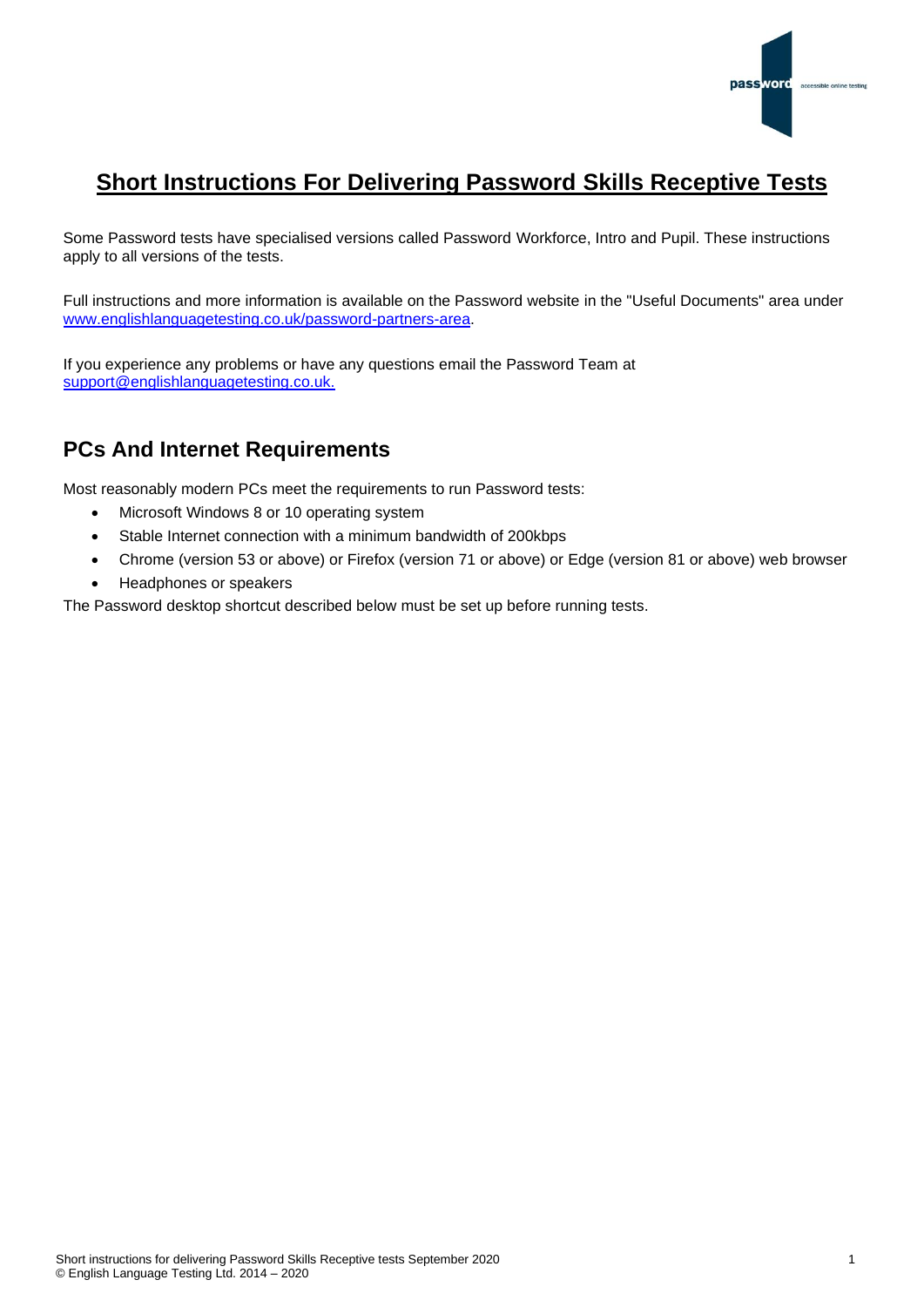

### **Setting up the Desktop Shortcut**

#### It is very important to set up and check each PC:

- Close down all programmes and browsers
- Right click on your desktop, select "New" then select "Shortcut"
- Copy and paste one of the following texts into "Type the location of the item" exactly, including the " speech marks
- Browsers can be installed in several locations, those below are the most common, if the first one fails with a "cannot be found" message, try the second, if that fails contact your IT support or the Password Support Team

#### for Chrome

"C:\Program Files\Google\Chrome\Application\chrome.exe" --kiosk https://passwordplatform.englishlanguagetesting.co.uk "C:\Program Files (x86)\Google\Chrome\Application\chrome.exe" --kiosk https://passwordplatform.englishlanguagetesting.co.uk

#### for Firefox

"C:\Program Files\Mozilla Firefox\firefox.exe" --kiosk https://passwordplatform.englishlanguagetesting.co.uk "C:\Program Files (x86)\Mozilla Firefox\firefox.exe" --kiosk https://passwordplatform.englishlanguagetesting.co.uk

#### for Edge

"C:\Program Files\Microsoft\Edge\Application\msedge.exe" --kiosk https://passwordplatform.englishlanguagetesting.co.uk "C:\Program Files (x86)\Microsoft\Edge\Application\msedge.exe" --kiosk https://passwordplatform.englishlanguagetesting.co.uk

- Click on "Next"
- In "Type a name for this shortcut" enter "Password Platform"
- Click on "Finish"

The desktop shortcut is now set up.

### **Running Password Tests**

To run a Password test:

- Close all browsers, programmes and software running on the PC
- Double click on the desktop shortcut, the Password login page will appear filling the entire screen
- Enter an unused Password login and password you have been sent and click on "login" on the bottom right hand side of the screen
- Click on "start" and "continue" until the candidate details entry page appears and the test is ready to take
- This will take you into Part 1 of the test which is Reading
- At the end of the test be sure to click on the "finish" button to save all the answers
- To take Part 2 of the test which is Listening, repeat the steps above using the same login and password
- Check that the headphones are working when asked to do so in the test
- At the end of the test be sure to click on the "finish" button to save all the answers
- Press the "Alt" + "F4" keys together on the keyboard to exit the browser